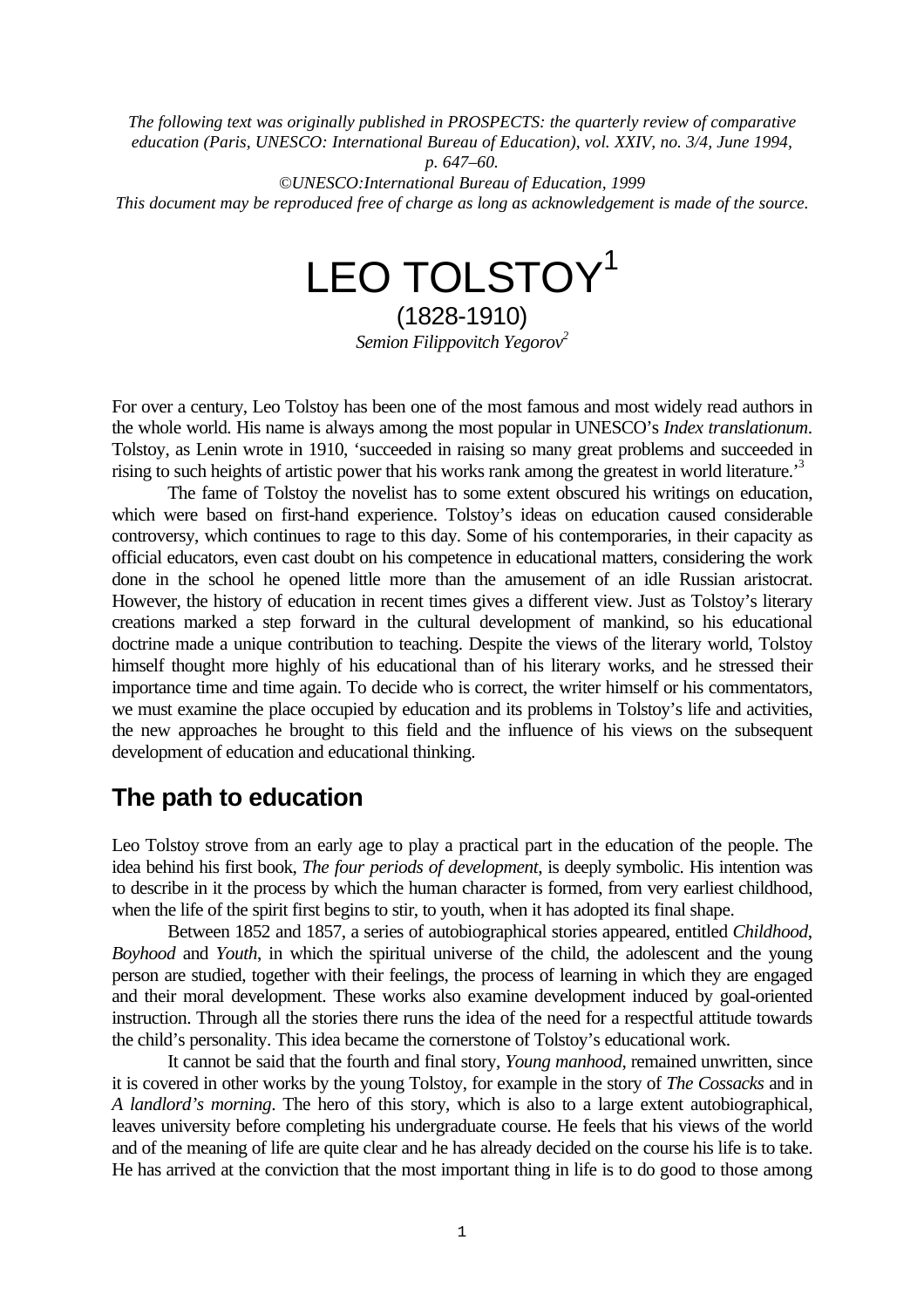whom one's lot has been cast. Personal happiness is inseparable from the well-being of others. So long as the majority of the nation—the peasants—are sunk in poverty and ignorance, social wellbeing and, consequently, one's own personal well-being, is impossible.

To be able to influence this simple, impressionable, unspoiled class of people, to save them from poverty, to give them some satisfaction and hand on to them the education which I, by good fortune, enjoy, to remedy faults born of ignorance and superstition, to develop their moral qualities and to make them love what is good - what a magnificent, what a happy future!<sup>4</sup>

Like the hero of his story, Tolstoy, at the age of 21, having opened a school on his ancestral estate at Yasnaya Polyana, made an attempt to begin teaching peasant children. This first attempt did not endure long because school-teaching became a burden to him. This may have been because he realized he lacked professional knowledge or it may have been brought on by his desire to move on to new fields of activity. From the spring of 1851, Tolstoy served in the army, first in the Caucasus and then as one of the defenders of Sebastopol. Soon after the end of the Crimean War (1853-56), he retired from the army and returned to Yasnaya Polyana where he once more took up teaching, this time, with a large number of peasant children. It is interesting that in justification of this, which was for him a new activity, he wrote to the poet Afanasy Fet: 'It is not we who need to study, but we need to teach Marfutka and Taraska [peasant children] at least some of what we know.'<sup>5</sup>

The observations of Tolstoy the writer on the behaviour of children, adolescents and young people and the experiences in school of Tolstoy the teacher suggested to him that teaching was no simple or easy matter and that successful teaching must be based on professional knowledge. He turned to the specialist literature, made contact with educational workers and began to take an interest in the experience of other countries. In 1857, Tolstoy made his first journey to Western Europe, visiting Germany, France and Switzerland. Coming into direct contact with European culture, he also studied the educational practice of schools in those countries and on his return to Russia increased the scale of his educational activity. This was particularly intense in the years 1859 to 1862. In Tolstoy's own words, this was the period of his 'three-year passion for this business´.

The matter of education was at that time attracting the attention not just of Tolstoy but of all the democratically minded intelligentsia of Russia, where educational reform was being actively prepared. Ministerial plans were hotly debated by a public that was mistrustful of the educational policy of the Tsar's government. Tolstoy, in particular, felt that the civil servants would not be able to make education respond to the interests of the whole nation: 'For national education to work, it must be handed over to an association.<sup>6</sup> He took practical steps in this direction and planned the organization of an association whose aim would be 'to educate the people; to publish a teaching journal; to set up schools where there are none and where the need for them is felt; to decide on the content of education; to train teachers; to provide schools with equipment; to contribute to the democratic management of education, etc.' All his efforts to obtain permission to establish a public body of this kind were in vain. This did not stop Tolstoy, however. 'I shall put everything I can and all my energies into this programme. [. . .] Whether they let me or not, and although I am alone, I shall still set up a secret association for the education of the people.<sup>7</sup>

In 1859, he opened a school for peasant children and, in 1860, undertook a second European journey, visiting Germany, France, Italy, Belgium and England. He attended a lecture by Dickens on education, had several talks with Proudhon, met the revolutionary historian and educationist Lelewel, and discussed important matters of social development with the Russian revolutionary, writer and philosopher Herzen, who had emigrated to England from Tsarist Russia. In looking at the experience of European countries, Tolstoy was seeking ways of tackling the problems of national education in Russia.

In the 1870s, he was working on the compilation of school textbooks. Tolstoy continued his educational work right up to the end of his life, even during his most intense periods of literary creation. As he did so, his views on the education of the people took shape and the basic principles of his concept of education crystallized.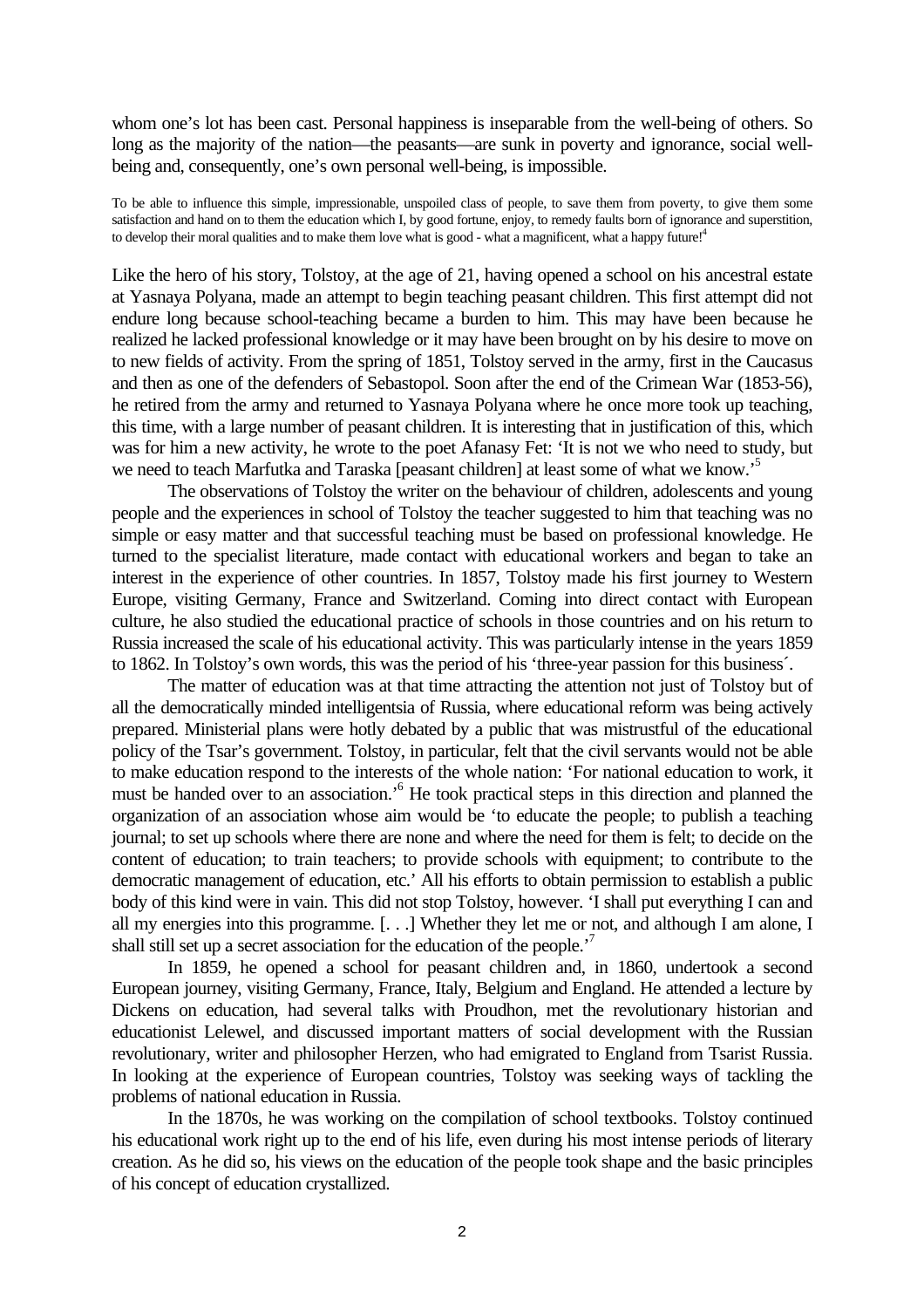#### **The ideals of humanistic education**

Leo Tolstoy sometimes expressed his views in a form that made it possible to interpret them in a variety of ways. His opponents took advantage of this, claiming, for example, that what the writer had said about a child's innocence was paedocentrism, and that allowing children to decide for themselves whether to attend lessons or not was anarchy. However, there can be no doubt about what Tolstoy really meant if what he said is set in the general context of his concept of education, the basis of which is that humanism, democracy and freedom in education must start with the people.

When Tolstoy appeared on the educational scene the foundations for the democratic enlightenment of Russia had been laid long ago by Mikhail Lomonosov, although its origins were to be found in world educational culture. In the mid-nineteenth century, however, the majority of the population of the country, the peasants, were still not only uneducated but illiterate. Tolstoy was deeply conscious of the chasm in the society of his time between the cultural achievements and education for the privileged classes and the educational deprivation of the majority of the population. In this tragic division, he saw the source of many social antagonisms and troubles. He felt that education should be available to everyone. If it was made available in equal measure to all sections of the population, it could eliminate despotism and violence, superstition and injustice. 'The most pressing need of the Russian people is for education.' In these few words Tolstoy summed up a central, and abiding, conviction. He spoke out as the uncompromising defender of the interests of the whole nation, and particularly of the peasants, in the field of education. In considering all the other aspects of education, he was guided by the principle of the needs of the people, using it as a yardstick by which to judge the achievements or shortcomings of education in school, the quality of education, the usefulness of scientific discoveries, and so on. It was Tolstoy's conviction that science should unite people in the interests of the whole of society and of its material and spiritual welfare.

Tolstoy's educational activity coincided with industrial development in Russia, which was particularly rapid after the abolition of serfdom in 1861. In his view, capitalist development was subordinating scientific and technical knowledge to its own aims, taking no account of the common good and only creating new social antagonisms. Tolstoy began to focus his critical writings on those scientific and technical discoveries and their practical applications that were being used solely in the interest of the ruling class or of individual sections of society.

Not only does this knowledge not satisfy the main criterion for the essence of science, which is to serve the good of the people, but it pursues a diametrically opposed and quite deliberate aim, namely to keep the majority of people in thrall to the minority, resorting to all kinds of sophistry, misinterpretation, deception and cheating to do so.<sup>8</sup>

To counter this, he called for the democratization and humanization of science and education. Scientific and technical achievements represented genuine progress only when they were harnessed to serve the whole of society and the whole of the nation.

Freedom in school and in education was an idea that occupied an important place in Tolstoy's conception of education. He called freedom 'the one and only criterion of education'. As a result, he was compared with Jean-Jacques Rousseau and to the much later representatives of the 'Free Education' and the 'New Education' movements, etc. Indeed, like Rousseau, Tolstoy said that a child is by nature a perfect and innocent creature whose free development should not be hindered. However, freedom in education as Tolstoy understood it had very little in common with the doctrine of Rousseau and less still with the paedocentric approach to education which made an absolute of the idea of freedom and took it to absurd lengths. (Its most enthusiastic devotees in Russia, for example, demanded that the child should be free to choose its own parents.)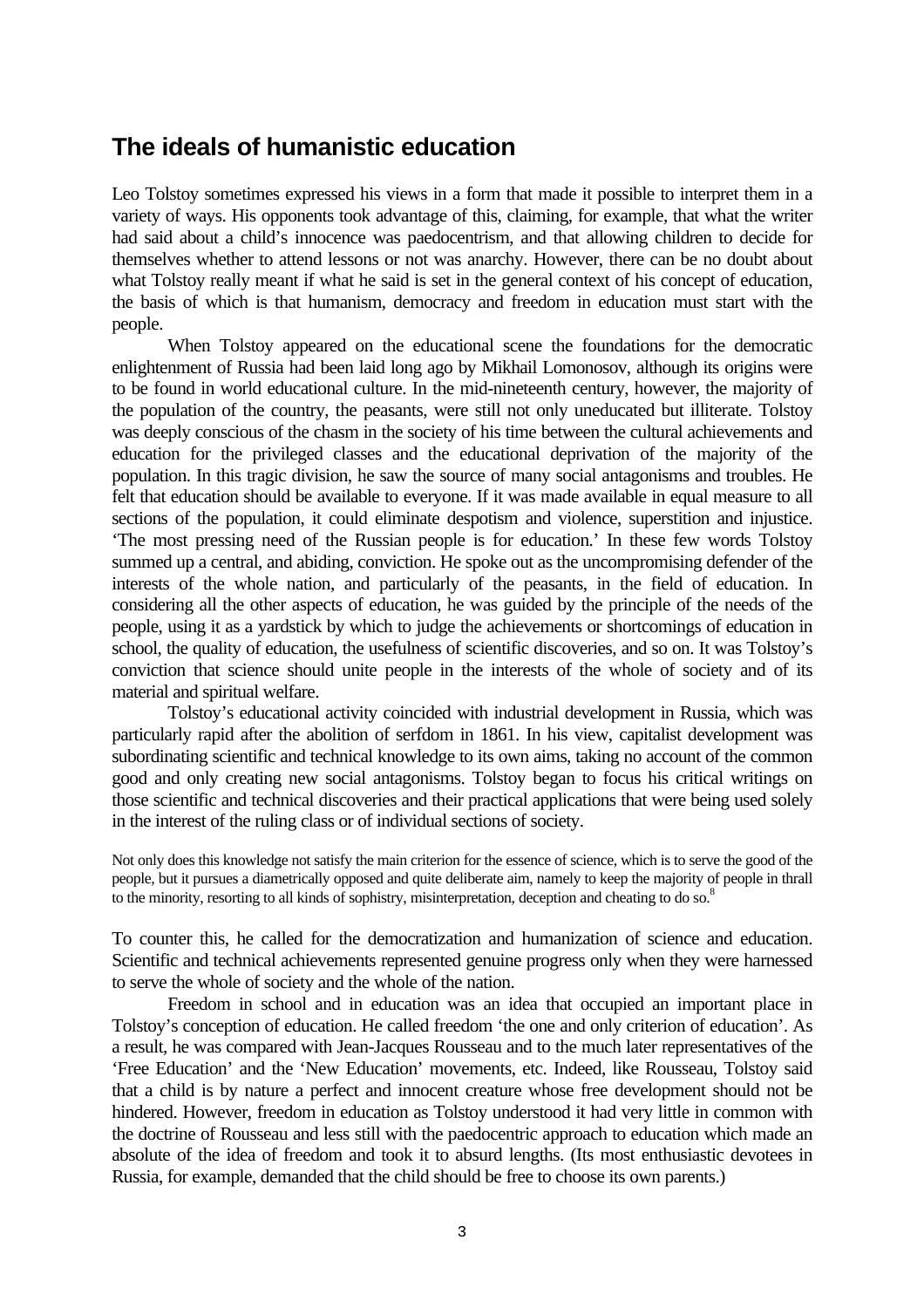According to Tolstoy's doctrine, the development of children was a process by which their qualities developed spontaneously and in which the influence of the teacher had to be minimal, like that of a guide, who was not entitled to intervene 'by force' in the formation of the views of those in his/her charge. Nevertheless, Tolstoy frequently departed from theory in his educational practice. One has only to turn to the reminiscences of one of his sons, Ilya Levovich Tolstoy, who wrote: 'We grew up surrounded on all sides by a stone wall of English women, governors and teachers, and in these circumstances, it was easy for our parents to follow every step we took and to direct our lives in their way, all the more so because they themselves had identical views on our education."

There are quite a few such contradictions in Tolstoy's educational views and in his work as a whole, but this in no way diminishes their value from the point of view of mankind and the world at large. 'The contradictions in Tolstoy's views', wrote Lenin in 1910, 'are not contradictions inherent in his personal views alone, but are a reflection of the extremely complex, contradictory conditions, social influences and historical traditions which determined the psychology of various classes and various sections of Russian society.'<sup>10</sup>

In Tolstoy's view, freedom in education was a gnoseological and moral principle that had to be put into practice; it was the antithesis of authoritarian teaching, and essential for a humane attitude to the pupil and respect for his or her dignity as a human being. Freedom in education was a principle that stemmed from the internal laws of cognitive activity. Cognition could not be other than free. In the absence of that condition, activity, initiative, consistency, system and all the other tenets of traditional, classical education were of no use, lacking meaning and purpose. The more firmly education was based on that law, the more successful and fruitful it was. Knowledge that had been assimilated could not simply be transmitted and could certainly not be thrust on pupils if they did not want it. Pupils had to apply their own efforts and engage in independent cognitive activity. This they could do best of all by not being forced by a teacher but guided by their own free will.

A no less important aspect of the principle of freedom in education concerned its social organization. Tolstoy placed community activity in the field of national education in opposition to red tape and bureaucracy. His efforts were a reflection of a trend that grew in strength throughout the nineteenth century in Russia and one of those distinguishing traits was precisely Tolstoy's idea of freedom in education. It also involved the requirements that the people should be allowed to establish schools for their children in accordance with the wishes of parents and the community, that is, schools where the people themselves would have sole responsibility for deciding on the content of the activities. As long as the powers-that-be continued to lay down the content and methods of education, it would make no contribution to the development of a genuine culture among the people. In this Tolstoy's views coincided absolutely with the stipulation made somewhat later by another outstanding Russian educationist, a contemporary of Tolstoy, Konstantin D. Ushinsky: 'No one familiar with the history of Russia would hesitate for a moment to hand the education of the people over to the people themselves.<sup>'11</sup>

Defending and developing the ideals of humanistic education, Tolstoy also pointed to the need for a scientific basis for educational work. Each science has a domain and research methods which belong to it alone. In the case of education, it is the child and the endless diversity of natural manifestations of individuality. Unlike psychology and the child sciences that emerged later, Tolstoy's view was that a study of the child was indissociable from the practical tasks of education. Here lay the main distinguishing feature of his methodological approach. The methods of studying children put forward and used by him were also substantially different from those of psychology.

In the middle of the nineteenth century, psychologists began to make more frequent use of experiment in their research. Their method was to pick out one of the psychological functions and obtain objective results regarding it. Tolstoy did not deny the importance for the teacher of awareness of the child's mental characteristics. He himself made use of experiments, comparing the effectiveness of various methods of teaching reading and writing. However, in his practical activity,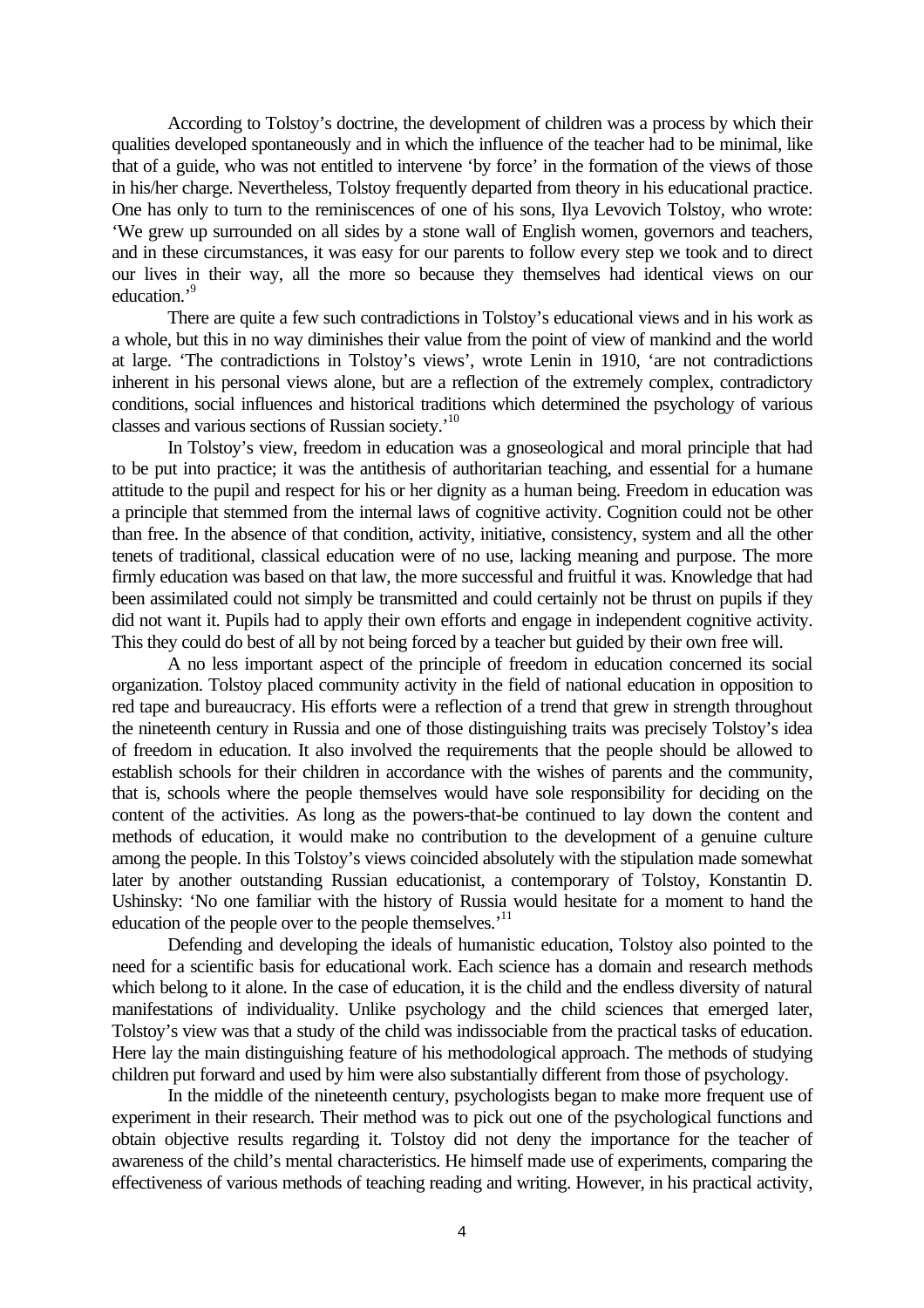a teacher is dealing not with one isolated function but with a personality in the process of formation - a pupil. What is needed is for the teacher and educator to have a holistic view of the pupil.

For this reason, the chief method for Tolstoy was that of many-sided analysis, covering sociological and psychological aspects and leading both to a logical conclusion and, no less valuable for the educator, to a general view expressed as an image. This is one of the outstanding features of Tolstoy's study of the child as the subject of education. Reading Tolstoy's educational writings, one has an almost physical perception of a living child, presented not in a frozen photographic pose but in the manifestation and development of its individual characteristics, the unfolding of its personality and in mental states which fluctuate in accordance with the many and varied influences to which he or she is subject.

Tolstoy's educational work demonstrated that a child thinks more in pictures, colours and sounds, and that, in the first stages of education, pictorial thinking takes precedence in cognitive activity over logical thought. For a child in the early stage of education, an image used by the teacher can convey a much greater volume of information than the expression of a logical conclusion. Pictorial thinking has its place in the subsequent stages of education and also in research, since, unlike logical thinking, it reveals not one or even several sides of a phenomenon but a comprehensive view.

In tackling the question of the subject and methods of education, Tolstoy described his own understanding of many of its general concepts, such as literacy, education and civics, which make up the conceptual apparatus of the relatively independent form of scientific knowledge which is the science of education. In Tolstoy's view, literacy was the ability to read and write and education was knowledge of the surrounding world, including social relationships and the ties of reality:

Literacy is the art of forming words from conventional signs and pronouncing them, and from those same signs of composing words and representing them. What then do literacy and education have in common? Literacy is an art while education is a knowledge of facts and their relationships.<sup>12</sup>

This led on to the logical conclusion that literacy was of significant value only if it served as a means of attaining education.

That the ideals of humanistic education and the principles of choice by the people, democracy and freedom in education did not, for Tolstoy, remain just a declaration or some kind of abstraction, is borne out by the methodological solutions put forward by him to the problems of education and by his practical activity as a teacher, an organizer of schools, the publisher of an educational journal and the author of textbooks for schools for the people.

## **Yasnaya Polyana: the school and the journal**

In addition to the schools coming under the Ministry of Education, there were schools in Russia that owed their existence to community or individual initiative. Of these, the most widely known became the school at Yasnaya Polyana, opened by Tolstoy on his ancestral estate near Tula. At first, Tolstoy's intention of organizing a free school in his own home was met by disbelief and suspicion by the peasants. On the first day, only twenty-two children in all timidly crossed the doorstep of the school at Yasnaya Polyana. After five or six weeks, however, the number of pupils had increased more than three-fold. The education there was organized in a very different way from that at ordinary schools but, nevertheless, the number of pupils, boys and girls from 7 to 13, continued to grow.

Lessons began between 8 and 9 o'clock in the morning. At noon, there was a break for lunch and a rest. Lessons then continued another three to four hours. Every teacher gave five to six lessons every day. According to their age, readiness and progress, the children were divided into three groups: junior, middle and senior. Pupils did not have places strictly allotted to them. They sat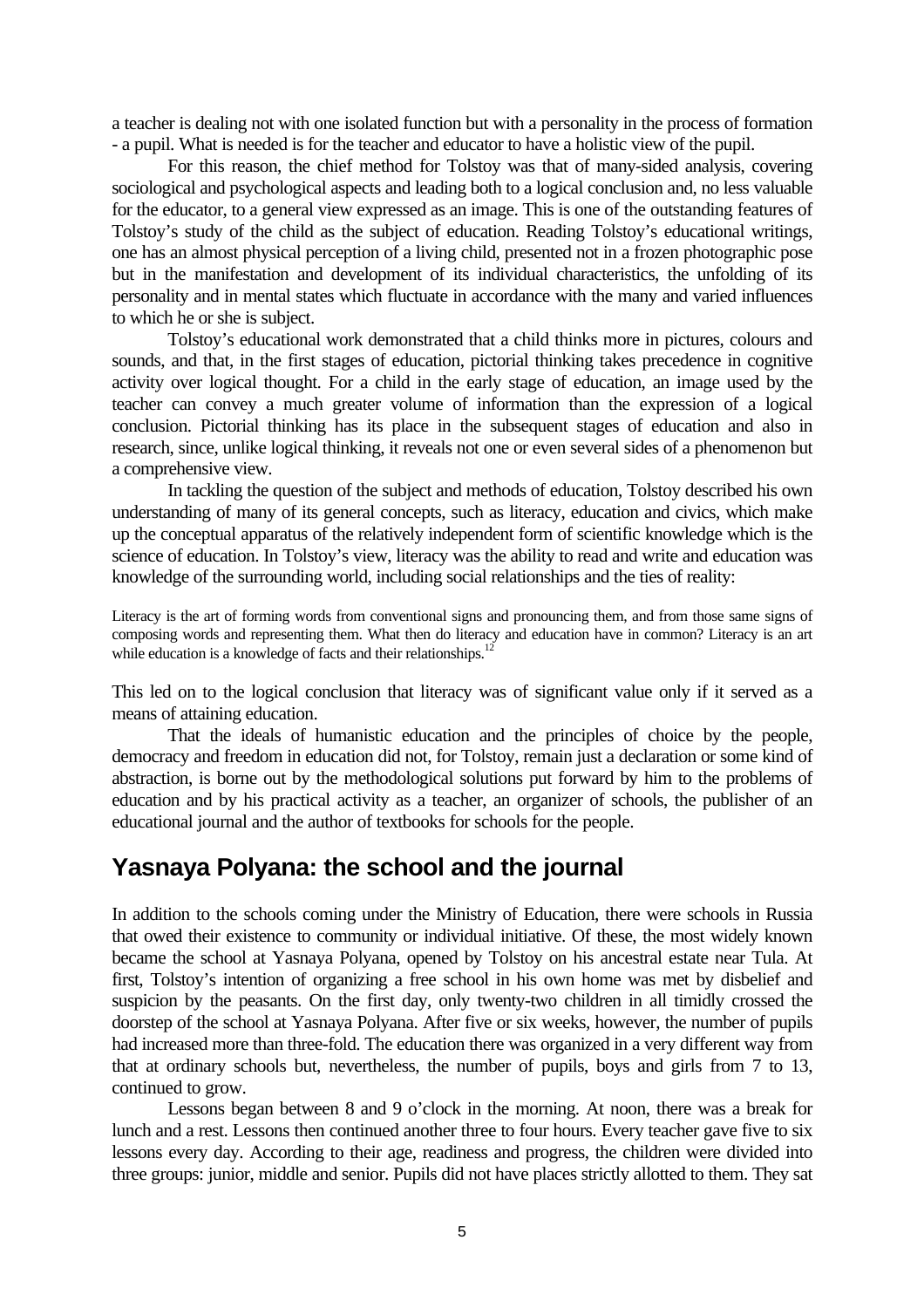where they liked. No homework was given. The commonest form of educational activity was not the lesson in the usual sense of the word but a free conversation with the pupils during which the children learned reading, writing and arithmetic, their catechism, the rules of grammar, and facts adapted to their age about history, geography and nature study. They also learned to draw and sing.

The content of the education given, like its external organization, was not immutable but changed in accordance with the children's development, the capacities of the school and the teachers, and the wishes of the parents. Tolstoy himself taught mathematics, physics, history and other subjects to the senior group. Most frequently, he told stories in order to teach the fundamentals of science. The children were punished neither for their behaviour nor for poor progress. The requirement that the personality of pupils should be treated with respect presupposed that, without punishment or coercion on the part of the adults, they would move towards a recognition of the need to submit to the order on which success at school depended. 'Schoolchildren', said Tolstoy, 'are people, even though they are small. They are people with the same needs as ourselves, who think in the same way as we do. They all want to learn; that is why they go to school and that is why they will have no trouble in understanding that they must submit to certain conditions in order to learn.<sup>13</sup>

Leo Tolstoy and the teachers at his school encouraged the pupils' independence, developed their creative abilities and succeeded in getting the children to assimilate knowledge consciously and actively. With this aim in view, they frequently set compositions, particularly on topics of the pupil's own choice which the children liked very much. In this, Tolstoy's school saw one way of cultivating a creative personality, able subsequently to establish new forms of social relationship worthy of a civilized person. What most distinguished the school at Yasnaya Polyana was its attitude to the knowledge, abilities and skills that the children picked up outside school. Not only was the educational importance of these not denied, as was the case in most other schools, but, on the contrary, they were considered a necessary prerequisite for success at school. In the surrounding world there are an untold number of sources of information, but children are far from always interpreting this information correctly. The task of the school is thus to raise the information picked up by the schoolchildren from their surroundings on to a conscious plane. (A similar principle was later adopted in the system of the American philosopher and educationist, John Dewey.)

The duties of a teacher at Yasnaya Polyana were much more complex than at a school with a strict timetable, coercive discipline, a range of set methods of encouragement and punishment, and a strictly limited volume of knowledge to be studied. Here, the teachers' moral and intellectual faculties were constantly being stretched. They were required at all times to take into consideration the situation and abilities of each of their charges. In fact, what is known as educational creativity was demanded of the teacher. But the results achieved at the school at Yasnaya Polyana were also different from those at other schools. As a former teacher at Yasnaya Polyana, Yevgeni Markov, said: 'We were able to observe the extraordinary progress of Tolstoy's pupils, among whom were some bright little boys who had been taken straight from harrowing or looking after the sheep and after just a few months were able to write quite literate compositions.<sup>14</sup>

The educational activity and influence of Tolstoy were not confined within the walls of the school at Yasnaya Polyana. Established on his initiative and with his direct participation, no less than twenty people's schools were functioning in the Krapivensk region of Tula province. His experiments, which for those times were quite unusual, made him the object of public attention, at home and abroad, and made a contribution to the development of elementary education. Teachers from many Russian towns and from abroad came to Yasnaya Polyana, interested to see humanistic ideas applied in educational practice. Frequent visits of course interrupted the normal flow of the educational process, but Tolstoy, although he realized this, did not turn visitors away, since by talking to them he could verify the correctness of his ideas and understand their relationship to all the other known methods of education.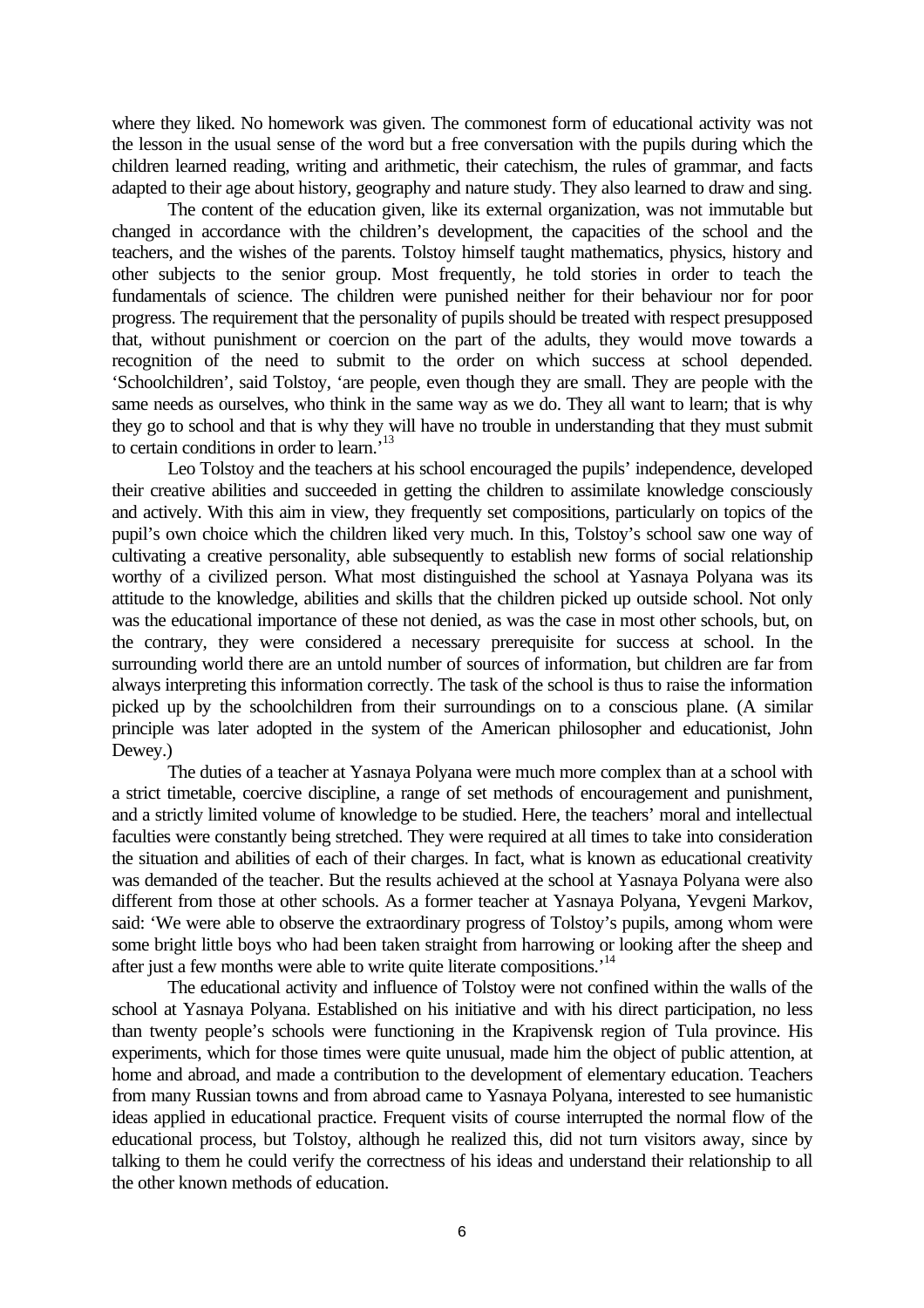It was with this aim in mind that Leo Tolstoy began to publish an educational journal entitled *Yasnaya Polyana*. Among other things, it set out to describe: (a) new educational methods; (b) new principles of administration for people's education; (c) new ways of organizing the learning process; (d) experiments with out-of-school education involving the circulation of books among the people; (e) monographs describing schools which had come into being spontaneously, with an examination of their achievements and shortcomings; etc. Tolstoy saw the journal's most important task as studying spontaneous educational activity, throwing light on the underlying links in the process of education, a knowledge of which would be of inestimable value for education as a science and for the teacher as a practitioner. He sought a wide range of contributors to the journal, stipulating only that they must be teachers who looked on their work not only as a means of existence or even as a duty to children, but as a field of experiment to advance the science of education.<sup>15</sup>

Tolstoy himself published such seminal articles in the journal as 'People's education', 'Methods of teaching how to read and write', 'A draft general plan for the organization of people's schools', 'Who should be taught to write and by whom, and 'Progress and the definition of education'. In these, the defects of the old education system were expounded, ways of developing the creative powers of children were examined, and much else as well.

Tolstoy's educational activities were a success, and they brought him satisfaction, but they aroused the suspicion of the Tsarist authorities. Tolstoy was prosecuted, the line taken by the journal *Yasnaya Polyana* was considered as 'subverting the fundamental tenets of religion and morality' and its twelfth issue, which came out in December 1863, was the last.

From that time, Leo Tolstoy began working on his epic *War and peace*, but he continued to think over his educational experiments. He came to the conclusion that there was something in them which was lacking in the contemporary science of education. 'I still think a great deal about education and am preparing to write down everything I know about it and which nobody else knows - or with which no one else is in agreement.<sup>16</sup> At the beginning of the 1870s, he reopened the school at Yasnaya Polyana and began once more to help with the organization of schools in the whole district, striving 'to save the Pushkins, Ostrogradskys, Filaretofs and Lomonosovs who are teeming in every school from drowning'.<sup>17</sup> It was for them, the 'little mujiks', as he called the peasant children, that Tolstoy created *The Primer*, on which he worked with enthusiasm in 1871 and 1872, and *The New Primer*, for which, in 1875, he interrupted work on *Anna Karenina*.

### **'The primer' and 'The new primer'**

Tolstoy ruminated over his project for a textbook for the very young, *The primer*, for a long time. It had to be different from other textbooks. Its overall plan, content and logical structure were worked out over a prolonged period. He often spoke with excitement about his work, saying, 'What will come out of it I do not know, but I have put my whole heart into it.'<sup>18</sup> Tolstoy had great ambitions for *The primer*, estimating that several generations of Russian children, from peasant children right up to those of the Tsar, would learn through it and receive their first impressions of poetry from it. He even said, 'Now I have written *The primer*, I can die in peace.'<sup>19</sup>

*The primer of Count L.N. Tolstoy* was published at the end of 1872 and it was indeed a landmark for schools and for education. To a significant extent it justified the hopes of its author, embodying as it did his humanistic educational principles. Yet many people felt that this concern with the problems of children's elementary education was unworthy of the talent of the great Russian writer who had begun to be known throughout the world. The innovatory nature of this new work on education was not immediately appreciated by his contemporaries. Tolstoy found neither understanding nor sympathy, even among those close to him, including his wife. He nevertheless remained convinced that it was elementary education that largely determined a child's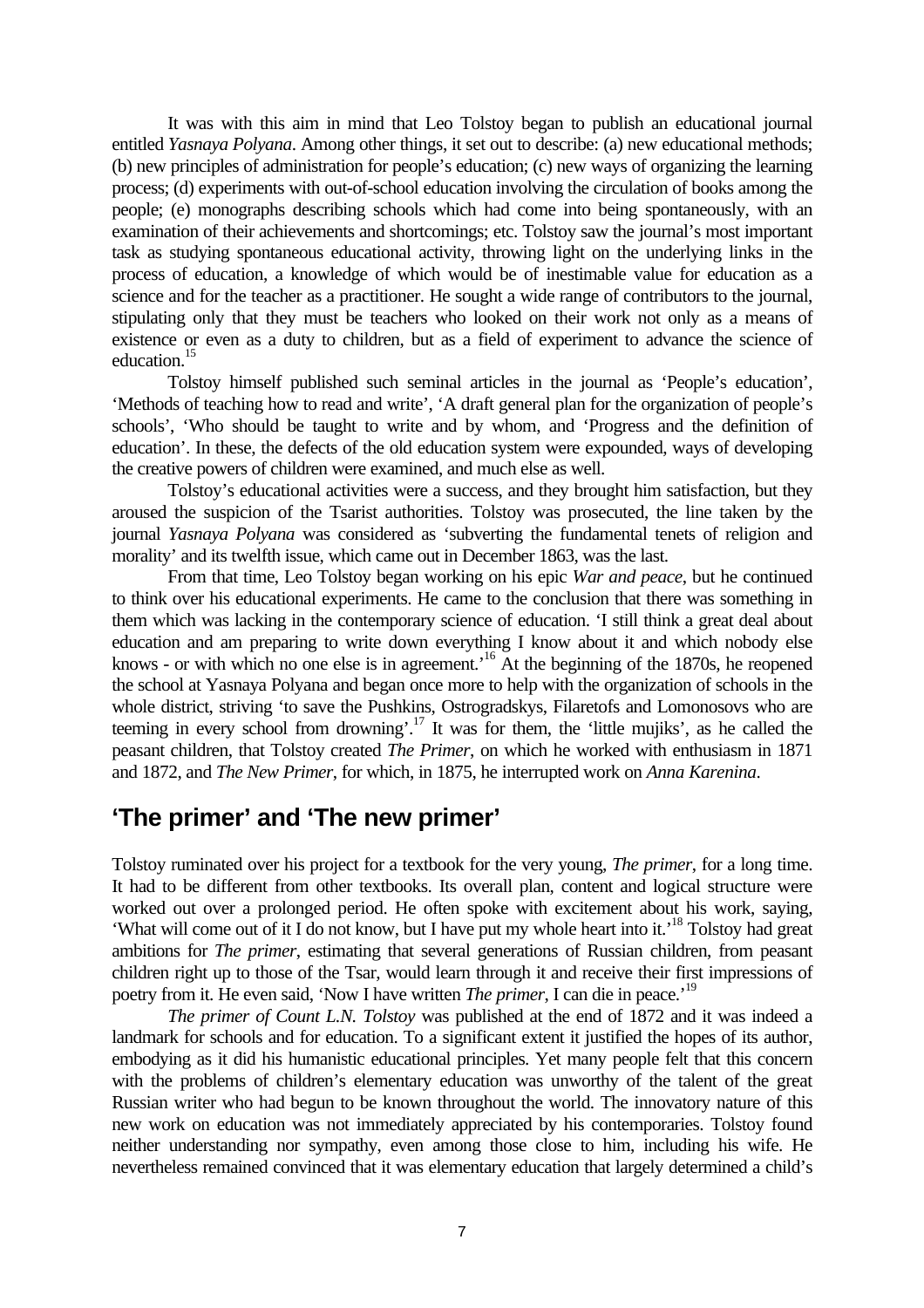subsequent intellectual and moral development and, possibly, the happiness or unhappiness of the individual's whole life.

Whether children would find pleasure in study, whether there would develop in them a disinterested love of learning and whether they would subsequently place spiritual values higher than material well-being, all to a great extent depended on the circumstances in which their first steps in the world of knowledge had been taken.

'When I go into a school', said Tolstoy, 'and see that crowd of thin, dirty, ragged children with their shining eyes and, so very often, angelic expressions, I am overcome by the kind of alarm and fear one would feel at the sight of people drowning. . . . What is drowning there is something precious above all else - precisely that spiritual awareness which is so patently obvious in those children.<sup>20</sup>

The spiritual elements of which the younger generation must be the repository can scarcely be developed without school. This is its priority, more than teaching pupils a particular sum of knowledge. To tackle this task was what Tolstoy strove to do from *The primer* onwards, that is, from the moment the child started school.

*The primer of Count L.N. Tolstoy* consisted of a set of teaching materials in four volumes: (a) the alphabet proper; (b) texts for elementary study; (c) Slavonic texts; and (d) material for learning arithmetic. In this series, the alphabet proper was treated as an elementary but necessary means of acquiring knowledge and moral ideas. In actual fact, it was a kind of encyclopedia for very small children that explained their immediate environment to them. It provided an explanation of the basic concepts of physics, chemistry, botany and zoology in the form of an artistic synopsis, describing the life of plants, the external senses of human beings and animals, the phenomena of magnetism and electricity and much else besides.

*The primer* led to heated controversy among methods specialists. At that time, the phonic method of teaching was predominant, that is, the pupil was given a sound and the letter corresponding to it as its symbol, after which the sounds with their letters were merged into syllables and words. The phonic method contrasted with the traditional method of putting letters together, that is, the presentation of a letter as the symbol of a sound and the merging of the letters representing sounds. Tolstoy questioned the correctness of setting these two methods in opposition to each other as mutually exclusive and demonstrated that the phonic method contains elements of the ABC method and that to deny this meant turning one's back on so many centuries of previous learning experience. An experimental verification of the method proposed by Tolstoy was organized, in connection with which he put forward a number of original ideas on the organization of educational experiments, several years before educationists in Russia and the West (Sikorsky, A. Lay, E. Meumann) began to make wide use of experiments to evaluate various forms and methods of learning.

*The new primer* was published in 1875 as a new collection of teaching materials. It was more comprehensive and had been improved as a result of disputes with Tolstoy's opponents. It was greeted with approval in the general and educational press and the Tsarist Ministry of Education even allowed it into people's schools. In Tolstoy's lifetime, it ran to over thirty editions and was printed in for what at that time were large runs. 'An example of ideal simplicity and living truth', 'the peak of perfection from the psychological and artistic point of view' - such were the opinions of authoritative educationists. One of them indeed, S.A. Rachinsky, a university professor, was attracted by the idea of serving people's education and abandoned his university chair in order to teach peasant children in a village school. His opinion was as categorical as it was brief: 'Every educated Russian should be acquainted with the children's books of Count L.N. Tolstoy.<sup>21</sup>

With his tales specially written for *The primer*, Tolstoy in fact created a whole literature for children. Even today, Russians get to know the works of the author of *War and peace*, *Resurrection* and *Anna Karenina* in their infancy through his tales, such as 'The shark', 'Filippok',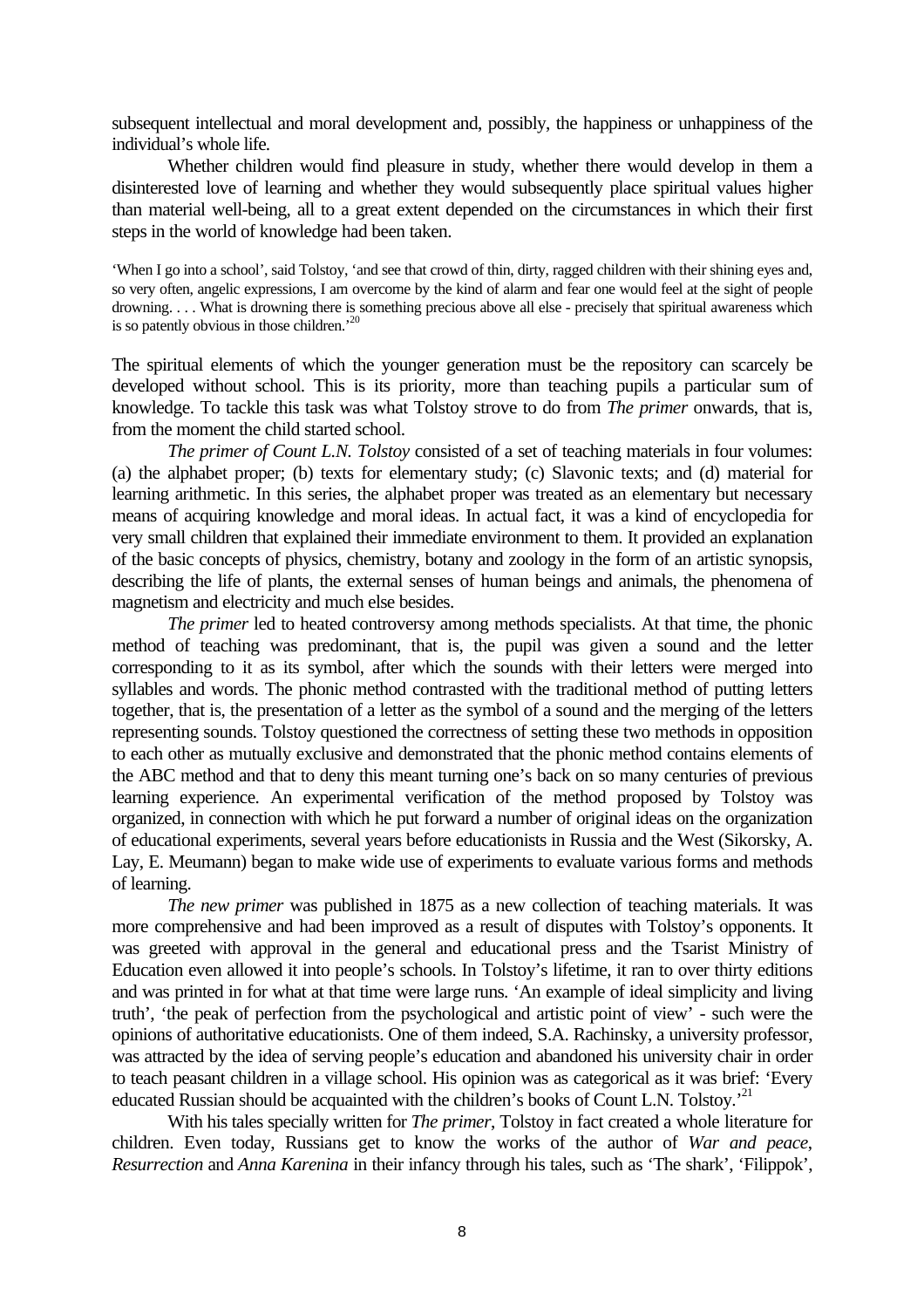'The lion and the dog', 'The leap', 'The three bears', 'The prisoner of the Caucasus' and others. Furthermore, the artistic principles enunciated for the tales in *The Primer*, namely that everything should be 'beautiful, brief, simple and, above all, clear', were a distinguishing feature of Tolstoy's style in later years.

Tolstoy's subsequent educational ventures were to a greater extent connected with his moral and ethical teaching and were expressed in articles, letters, conversations and notes such as 'Thoughts on education', 'Physical labour', 'Talks with children on moral matters', 'The Teacher's principal task', etc. He broke with ritual, official religion (Leo Tolstoy was excommunicated by the Church Synod), and developed the ideas of so-called true Christianity, not opposing evil by force, and laid stress on the unique role of education in improving human relationships and in achieving social well-being on the way.

In the latter years of Tolstoy's life, his educational ideas were adopted not only in Russia but also in other countries, where attitudes to them were also mixed. Some people considered his views on upbringing and education as impractical and far removed from the needs of the school, while others saw them in a positive light. Thus the Japanese teacher Sekizi Nyesiyama considered 'romantic insight in the approach to the child' as a new view in the science of education, and Tolstoy's methods of developing the child's creative abilities as 'a great educational discovery'.<sup>22</sup> The great Japanese writer Nakazato Kaizan, the founder of the so-called 'literature for the people', even made his estate into a miniature Yasnaya Polyana, opened a Sunday school, taught peasant children, and read them Russian stories which he narrated himself.

The Spanish educationist Angel Bue turned to Tolstoy for advice as did the French writer Fernand Aubier, the British teacher Fanny Franks and the Argentine Clothilda Gonzalez. The American social activist Ernest Crosby, having studied the activity of the school at Yasnaya Polyana, wrote a book entitled *Tolstoy as a schoolmaster* when he returned to the United States from Russia. He frequently told his American colleagues about Tolstoy's school and about a characteristic episode he had witnessed at Yasnaya Polyana.

While playing with Tolstoy's small daughter, Sasha, a peasant boy had given her left hand a painful blow with a stick. With tears in her eyes, the girl had run to her father asking for protection and for the boy to be punished. Tolstoy had sat his daughter on his knee, calming her and talking to her, and had then, proposed that she go to the boy and treat him to some raspberry jam (it was a rare event for a country child to be treated to jam). The boy was expecting anything but that turn of events and was mightily astonished. After that, he was unlikely to offend again, concluded Crosby.

However, one American teacher retorted: 'In my opinion, the boy should have hit her on the other hand the next day.' It was now Crosby's turn to be astonished. Reflecting on his colleague's unexpected words, he came to the conclusion that there were two ways, the Russian and the American, of reacting to a manifestation of force and of goodwill. Crosby could not fail to acknowledge that behind the Russian approach lay a deep and unique truth and for that reasons he said: 'But if there is any truth in this Russian view of things, can we not apply this truth more often in our lives.  $[...]$  Teachers ought to give this matter a great deal of thought.<sup>2</sup>

Shortly after the death of Leo Tolstoy, Lenin, speaking of his contribution to the development of world culture, said that Tolstoy's heritage 'includes that which has not become a thing of the past, but belongs to the future'. $^{24}$ 

This is why, after the Russian Revolution, Tolstoy's educational as well as literacy legacy was adopted by the whole nation. His works have been published many times in enormous editions in all the languages used by the peoples of the former USSR. His literary works form part of the school curriculum and his educational writings are studied at special teacher-training establishments for nursery-school, primary-school and secondary and higher education. It is very appropriate that, in the jubilee year of 1987, the Association of Children's Writers and Artists, which comes under the Union of Soviet Societies of Friendship and Cultural Ties with Foreign Countries, should have instituted the Leo Tolstoy International Gold Medal, to be awarded to outstanding humanists who